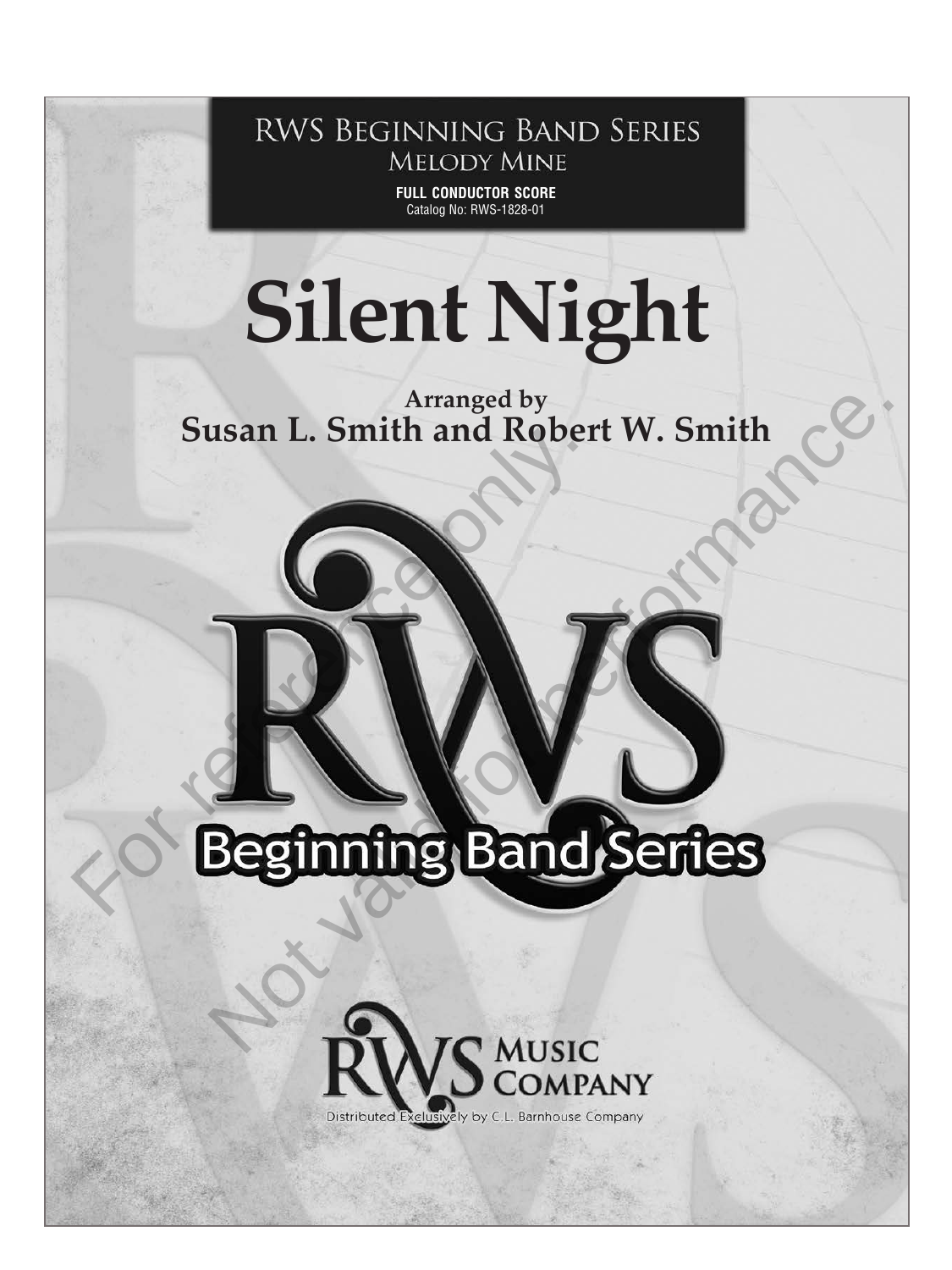#### RWS Beginning Band Series – Melody Mine

#### Silent Night **Arranged by**

#### **Susan L. Smith and Robert W. Smith**

#### **INSTRUMENTATION**

#### PROGRAM NOTE

*Silent Night* was first performed in 1818 on Christmas Eve at St. Nicholas parish church in Oberndorf, a village in present-day Austria. A young priest, Father Joseph Mohr, had written the lyrics of the song *Stille Nacht* in 1816. The melody was composed by Franz Xaver Gruber, schoolmaster and organist in the nearby village of Arnsdorf. Before Christmas Eve, Mohr brought the words to Gruber and asked him to compose a melody with guitar accompaniment for the Christmas Eve mass. The result is one of our world's most popular Christmas carols. We hope you enjoy our special arrangement as created by our band for this festive occasion.

#### NOTES TO CONDUCTOR

The RWS Beginning Band Melody Mine Series includes arrangements for concert performance as well as a **Melody Mine** for additional classroom teaching. This setting of *Silent Night* includes a full band arrangement, solo line (melody mine), solo accompaniment and brass/woodwind choir arrangements. The **Melody Mine** setting allows all students to play the melodic line both in and out of the classroom.

Please note the following teaching and performance opportunities:

- 1. Use the **Melody Mine** to teach phrasing, dynamic shaping, breathing and other very important music concepts. All students performing the melody insures the lesson is powerful for each musician. In addition, the lyrics are included to provide an invaluable singing experience for your instrumental musicians.
- 2. In this arrangement, you may wish to direct instrumental choirs to play the melody while the remainder of the band plays the accompaniment. As an example, direct the woodwinds to play the **Melody Mine** and the brass/percussion to play the accompaniment. You may also wish to feature soloists using a blending of the **Melody Mine**, accompaniment, choirs and full band arrangement. In addition, this arrangement provides an opportunity for a full audience sing-along that is appropriate and effective in any holiday concert setting.
- 3. Direct the students to play the **Melody Mine** at home for their family providing additional solo performance opportunities.
- 4. The **Melody Mine** provides an opportunity for the students to create their own arrangement of this holiday favorite. You may wish to have them select the appropriate performance sequence (solos, choirs, full band) creating their first musical arranging experience. A suggested arrangement for your next concert performance would include a soloist, a second soloist with accompaniment by one of the choirs. The solos could be followed by the woodwind or brass choir playing the full ensemble arrangement. The performance would conclude with the band playing the full ensemble setting. The audience can be invited to sing with the band during the full ensemble statement. band for this festive occasion.<br>
The RWS Beginning Band Melody Mine Series includes arrangements for concert performance as well as a M<br>
setting of *Silent Night* includes a tull band arrangement solo line (melody mine),

We hope that you and the band find *Silent Night* to be a valuable educational tool and part of your standard holiday band repertoire. Best wishes for a wonderful teaching

and performance experience!<br>
Swam & Swith



#### ABOUT THE ARRANGERS

**Susan L. Smith**, B.M.Ed, M.A.Ed., has taught general, choral, and instrumental music at the elementary through collegiate level in Florida, Virginia and Alabama and has served as an author, clinician, conductor, and adjudicator across the United States. She is currently Director of Bands at the Saint James School in Montgomery AL. Mrs. Smith is responsible for teaching the Beginning, Intermediate, and Advanced Bands as well as Guitar, Jazz Band, and Music Technology. The Saint James Band consistently receives Superior ratings in Concert, Jazz and Marching band events including the Alabama Music Performance Assessment, Smokey Mountain Music Festival and Bands of America Super Regionals and Grand National Championships. She is currently the President of the Alabama Music Educators Association.

She was a Coordinating Author for Warner Bros. Publications' Expressions Music Curriculum, a vision for a vertical, conceptual approach to teaching music. She consulted on the Elementary Music Curriculum Music Expressions and served as an author for Band Expressions, a secondary component of the curriculum. Smith has presented clinics at many state conventions including AMEA, TMEA, FMEA, IMEA, VMEA, GMEA and National and Regional NAfME conferences. She is on the Middle School Clinician team for the Music for All Summer Symposium, presenting clinics each summer to directors and pre-service college students. In addition, Mrs. Smith serves as an educational consultant for Music for All. She is responsible for the Chamber Music portion of the Music for All National Concert Band Festival. which the photon is one and the strength with the RIE in minister of the first and the strength with the minister of the strength with the strength with the strength with the strength with the strength with the strength w



**Robert W. Smith** (b. 1958) is one of the most popular and prolific composers in America today. He has over 600 publications in print with the majority composed and arranged through his long association with Warner Bros. Publications and the Belwin catalog.

Mr. Smith's credits include many compositions and productions in all areas of the music field. His original works for winds and percussion have been programmed by countless military, university, high school, and middle school bands throughout the United States, Canada, Europe, Australia, South America and Asia. His Symphony #1 (The Divine Comedy), Symphony #2 (The Odyssey), Symphony #3 (Don Quixote), Inchon and Africa: Ceremony, Song and Ritual have received worldwide critical acclaim. His educational compositions such as The Tempest, Encanto, and The Great Locomotive Chase have become standards for developing bands throughout the world.

Mr. Smith's music has received extensive airplay on major network television as well as inclusion in multiple motion pictures. From professional ensembles such as the United States Navy Band, United States Air Force Band, Boston Pops and the Atlanta Symphony to school bands and orchestras throughout the world, his music speaks to audiences in any concert setting. As a conductor, clinician and keynote speaker, Mr. Smith has performed throughout North America, Asia, South America, Europe and Australia. His music has been recorded by various ensembles and is available on CD and download through Walking Frog Records, iTunes, Amazon, and other recorded music outlets.

Mr. Smith is the President/CEO of RWS Music Company, exclusively distributed through C. L. Barnhouse. In addition, he is currently teaching in the Music Industry program at Troy University in Troy, Alabama. His teaching responsibilities are focused in music composition, production, publishing and business.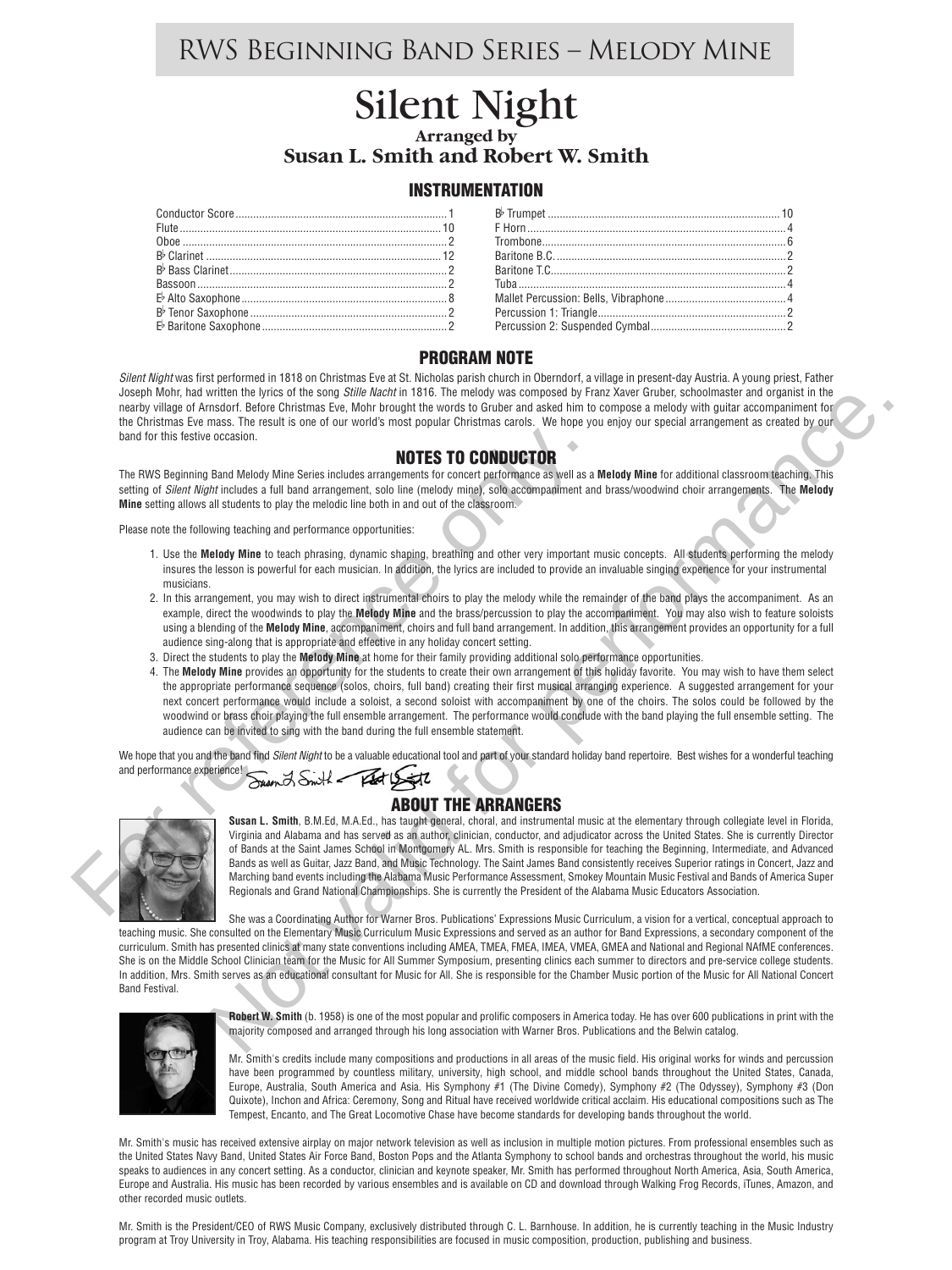### $\textbf{SILEN} \prod_{\text{(Medody Mine)}} \prod \textbf{GHT}$

**TRADITIONAL arr. by Susan L. Smith** 

|                                                                                                                                                                                  |                           |                                       |                           | (                                                                             |                                                     |                                        |                             |                          | arr. by Susan L. Smith            |
|----------------------------------------------------------------------------------------------------------------------------------------------------------------------------------|---------------------------|---------------------------------------|---------------------------|-------------------------------------------------------------------------------|-----------------------------------------------------|----------------------------------------|-----------------------------|--------------------------|-----------------------------------|
|                                                                                                                                                                                  |                           | Gently $J = 72$                       | <b>Melody Mine - Solo</b> |                                                                               |                                                     |                                        |                             |                          | & Robert W. Smith (ASCAP)         |
|                                                                                                                                                                                  |                           |                                       |                           |                                                                               |                                                     |                                        | ₽                           |                          |                                   |
| <b>Flute</b>                                                                                                                                                                     |                           |                                       |                           |                                                                               |                                                     | P                                      |                             |                          |                                   |
|                                                                                                                                                                                  |                           |                                       |                           |                                                                               |                                                     |                                        |                             |                          |                                   |
|                                                                                                                                                                                  |                           | $Si -$<br>$\sim$                      | - lent                    | night,                                                                        | Ho -<br>$-1y$                                       | night.                                 | $\mathop{\rm All}\nolimits$ | $\mathrm{i}\,\mathrm{s}$ | calm.                             |
| Oboe                                                                                                                                                                             |                           | mp                                    |                           |                                                                               |                                                     |                                        |                             |                          |                                   |
|                                                                                                                                                                                  |                           |                                       |                           | $\curvearrowright$ .                                                          |                                                     | $\overline{\rho}$ .                    | ρ                           |                          | $\frac{\partial}{\partial \cdot}$ |
|                                                                                                                                                                                  |                           |                                       |                           |                                                                               |                                                     |                                        |                             |                          |                                   |
|                                                                                                                                                                                  |                           | Si                                    | - lent                    | night,                                                                        | H <sub>o</sub><br>$-1y$<br>$\overline{\phantom{a}}$ | night.                                 | $\mathop{\rm All}\nolimits$ | is                       | calm.                             |
|                                                                                                                                                                                  |                           | mp                                    |                           |                                                                               |                                                     |                                        |                             |                          |                                   |
| <b>B</b> <sub>b</sub> Clarinet                                                                                                                                                   |                           |                                       |                           |                                                                               |                                                     |                                        | G                           |                          |                                   |
|                                                                                                                                                                                  | $\bm{\Theta}$             |                                       |                           |                                                                               |                                                     |                                        | ♂                           |                          | ₹                                 |
|                                                                                                                                                                                  |                           | $Si -$<br>$\overline{\phantom{a}}$    | - lent                    | night,                                                                        | Ho -<br>$-1y$                                       | night.                                 | $\mathop{\rm All}\nolimits$ | is                       | ₹.                                |
|                                                                                                                                                                                  |                           | mp                                    |                           |                                                                               |                                                     |                                        |                             |                          | calm.                             |
| <b>B</b> <sub>b</sub> Bass Clarinet                                                                                                                                              |                           |                                       |                           |                                                                               |                                                     |                                        |                             |                          |                                   |
|                                                                                                                                                                                  | $\bigcirc$                |                                       |                           |                                                                               |                                                     | $\overline{\partial}$                  | P                           |                          | $\rho^{\centerdot}$               |
|                                                                                                                                                                                  |                           | $Si$ -                                | $-$ lent                  | night,                                                                        | H <sub>o</sub><br>$-$ ly                            | night.                                 | $\mathop{\rm All}\nolimits$ | is                       | calm.                             |
|                                                                                                                                                                                  |                           | mp                                    |                           |                                                                               |                                                     |                                        |                             |                          |                                   |
| <b>Bassoon</b>                                                                                                                                                                   |                           |                                       |                           |                                                                               |                                                     |                                        | Р                           |                          | $\overrightarrow{f}$              |
|                                                                                                                                                                                  |                           |                                       |                           | $\overline{\rho}$ .                                                           |                                                     | $\overline{\rho}$ .                    |                             |                          |                                   |
|                                                                                                                                                                                  |                           |                                       |                           |                                                                               |                                                     |                                        |                             |                          |                                   |
|                                                                                                                                                                                  |                           | $Si -$<br>mp                          | - lent                    | night,                                                                        | Ho -<br>$-1y$<br>÷,                                 | night.                                 | All                         | is                       | calm.                             |
|                                                                                                                                                                                  |                           |                                       |                           |                                                                               |                                                     |                                        |                             |                          |                                   |
| $\mathop{\mathbf{E}\mathrm{\b}}\nolimits$ Alto Saxophone                                                                                                                         |                           |                                       |                           | o.                                                                            |                                                     | $\overline{\rho}$ .                    |                             |                          |                                   |
|                                                                                                                                                                                  |                           |                                       |                           |                                                                               |                                                     | Ю                                      |                             |                          |                                   |
| <b>B</b> b Tenor Saxophone                                                                                                                                                       |                           | $\mathrm{Si}$                         | - lent                    | night,                                                                        | $Ho -$<br>$-1y$                                     | night.                                 | $\mathop{\rm All}\nolimits$ | is                       | calm.                             |
|                                                                                                                                                                                  |                           | mp                                    |                           |                                                                               |                                                     |                                        | Ê                           | €                        |                                   |
|                                                                                                                                                                                  |                           |                                       |                           | $\overline{\mathcal{O}}$                                                      |                                                     | $\sim$                                 | Þ                           |                          | $\hat{f}$                         |
|                                                                                                                                                                                  | Ģ                         |                                       |                           |                                                                               |                                                     |                                        |                             |                          |                                   |
|                                                                                                                                                                                  |                           | $Si -$                                | - lent                    | night,                                                                        | $Ho -$<br>1y<br>$\sim$                              | night.                                 | $\mathop{\rm All}\nolimits$ | is                       | calm.                             |
|                                                                                                                                                                                  |                           | $\boldsymbol{m}$                      |                           |                                                                               |                                                     |                                        |                             |                          |                                   |
| Eb Baritone Saxophone                                                                                                                                                            |                           |                                       |                           |                                                                               |                                                     |                                        | P                           |                          |                                   |
|                                                                                                                                                                                  |                           |                                       |                           | o.                                                                            |                                                     | $\overline{\rho}$                      |                             |                          |                                   |
|                                                                                                                                                                                  |                           |                                       |                           |                                                                               |                                                     |                                        |                             |                          | calm.                             |
|                                                                                                                                                                                  |                           | $\stackrel{\rm Si}{\it mp}$<br>$\sim$ | - lent                    | night,                                                                        | H <sub>0</sub><br>$-1y$                             | night.                                 | All                         | $\mathrm{i}\mathrm{s}$   |                                   |
|                                                                                                                                                                                  |                           |                                       |                           |                                                                               |                                                     |                                        |                             |                          |                                   |
|                                                                                                                                                                                  |                           |                                       | <b>Melody Mine - Solo</b> |                                                                               |                                                     |                                        |                             |                          |                                   |
|                                                                                                                                                                                  |                           | Gently $J = 72$                       |                           |                                                                               |                                                     |                                        |                             |                          |                                   |
| $\mathbf{B}\flat$ Trumpet                                                                                                                                                        |                           |                                       |                           |                                                                               |                                                     |                                        | Θ                           |                          | $\overline{\rho}$ .               |
|                                                                                                                                                                                  | $\bm{\odot}$<br>$\bullet$ |                                       |                           |                                                                               |                                                     |                                        |                             |                          |                                   |
|                                                                                                                                                                                  |                           | Si                                    | - lent                    | night,                                                                        | H <sub>o</sub><br>- $ly$                            | night.                                 | $\mathop{\rm All}\nolimits$ | is                       | calm.                             |
|                                                                                                                                                                                  |                           | mp                                    |                           |                                                                               |                                                     |                                        |                             |                          |                                   |
| F Horn                                                                                                                                                                           |                           |                                       |                           |                                                                               |                                                     |                                        |                             |                          |                                   |
|                                                                                                                                                                                  |                           |                                       |                           | d.                                                                            |                                                     | ক                                      | G                           |                          | ₫                                 |
|                                                                                                                                                                                  |                           |                                       |                           | ₹.                                                                            |                                                     | बं                                     |                             |                          |                                   |
|                                                                                                                                                                                  |                           | $\stackrel{\text{Si}}{\text{mp}}$     | lent<br>۸                 | night,                                                                        | Ho<br>$-1y$<br>$\sim$                               | night.                                 | $\mathop{\rm All}\nolimits$ | is                       | calm.                             |
|                                                                                                                                                                                  |                           |                                       |                           |                                                                               |                                                     |                                        | ₽                           |                          | 0.                                |
| Trombone                                                                                                                                                                         |                           |                                       |                           |                                                                               |                                                     |                                        |                             |                          | ±                                 |
|                                                                                                                                                                                  |                           |                                       |                           |                                                                               |                                                     |                                        |                             |                          |                                   |
|                                                                                                                                                                                  |                           | Si.                                   | - lent                    | night,                                                                        | $Ho -$                                              | ly<br>night.                           | All                         | is                       | calm.                             |
|                                                                                                                                                                                  |                           | mp                                    |                           |                                                                               |                                                     |                                        | ₽                           |                          |                                   |
|                                                                                                                                                                                  |                           |                                       |                           | $\overline{\rho}$ .                                                           |                                                     |                                        |                             |                          | ₽                                 |
|                                                                                                                                                                                  |                           |                                       |                           |                                                                               |                                                     |                                        |                             |                          |                                   |
|                                                                                                                                                                                  |                           |                                       |                           |                                                                               |                                                     | $\overline{\rho}$ .                    |                             |                          |                                   |
|                                                                                                                                                                                  |                           | Si                                    | - lent                    | night,                                                                        | Ho<br>ly                                            | night.                                 | All                         | is                       | calm.                             |
|                                                                                                                                                                                  |                           | mp                                    |                           |                                                                               |                                                     |                                        |                             |                          |                                   |
|                                                                                                                                                                                  |                           |                                       |                           |                                                                               |                                                     |                                        |                             |                          |                                   |
|                                                                                                                                                                                  |                           |                                       |                           |                                                                               |                                                     |                                        | ᢦ                           |                          |                                   |
|                                                                                                                                                                                  |                           |                                       |                           | ♂.                                                                            |                                                     | ォ.                                     |                             |                          |                                   |
|                                                                                                                                                                                  |                           | $Si -$                                | - lent                    | night,                                                                        | Ho -<br>$-1y$                                       | night.                                 | All                         | is                       | calm.                             |
|                                                                                                                                                                                  |                           | mp                                    |                           |                                                                               |                                                     |                                        |                             |                          |                                   |
|                                                                                                                                                                                  |                           |                                       |                           | (Any keyboard percussion instrument. Roll sustains as musically appropriate.) |                                                     |                                        |                             |                          |                                   |
|                                                                                                                                                                                  |                           |                                       |                           |                                                                               |                                                     |                                        | Ο                           |                          | ∂.                                |
|                                                                                                                                                                                  |                           |                                       |                           |                                                                               |                                                     |                                        |                             |                          |                                   |
|                                                                                                                                                                                  |                           | $Si -$                                | lent<br>ਵ                 | night,                                                                        | Ho -<br>$-1y$<br>$\overline{\phantom{a}}$           | night.                                 | All                         | is                       | calm.                             |
|                                                                                                                                                                                  |                           | mp                                    |                           |                                                                               |                                                     |                                        |                             |                          |                                   |
|                                                                                                                                                                                  |                           |                                       |                           | (Any keyboard percussion instrument. Roll sustains as musically appropriate.) |                                                     |                                        |                             |                          |                                   |
|                                                                                                                                                                                  |                           |                                       |                           |                                                                               |                                                     |                                        |                             |                          |                                   |
|                                                                                                                                                                                  |                           |                                       |                           |                                                                               |                                                     |                                        |                             |                          | J.                                |
|                                                                                                                                                                                  |                           |                                       | $\overline{\phantom{a}}$  |                                                                               | $\overline{\phantom{a}}$                            |                                        |                             |                          |                                   |
|                                                                                                                                                                                  |                           | Si<br>mp                              | lent                      | night,                                                                        | $-1y$<br>Ho -                                       | night.                                 | All                         | is                       | calm.                             |
|                                                                                                                                                                                  |                           |                                       |                           |                                                                               |                                                     |                                        |                             |                          |                                   |
|                                                                                                                                                                                  |                           |                                       |                           | (Any keyboard percussion instrument. Roll sustains as musically appropriate.) |                                                     |                                        |                             |                          |                                   |
|                                                                                                                                                                                  |                           |                                       |                           |                                                                               |                                                     |                                        | Ο                           |                          | d.                                |
| <b>Baritone B.C.</b><br>Tuba<br><b>Mallet Percussion</b><br><b>Bells, Vibraphone</b><br><b>Percussion 1</b><br><b>Triangle</b><br><b>Percussion 2</b><br><b>Suspended Cymbal</b> |                           | Si                                    | - lent                    | ♂.<br>$\overline{2}$<br>night,                                                | $^3\rm{Ho}$<br>$-1y$<br>$\sim$                      | σ<br>$\overline{\mathbf{4}}$<br>night. | 5<br>All                    | is                       | 6                                 |

**all rights administrated by Ariana Productions LLC, 7615 Martha's Cove Lane, Navarre, FL 32566**

**International Copyright Secured. All Rights Reserved. Printed in U. S. A.**

**WARNING! This composition is protected by copyright law. To copy or reproduce it by any means is an infringement of the copyright law.**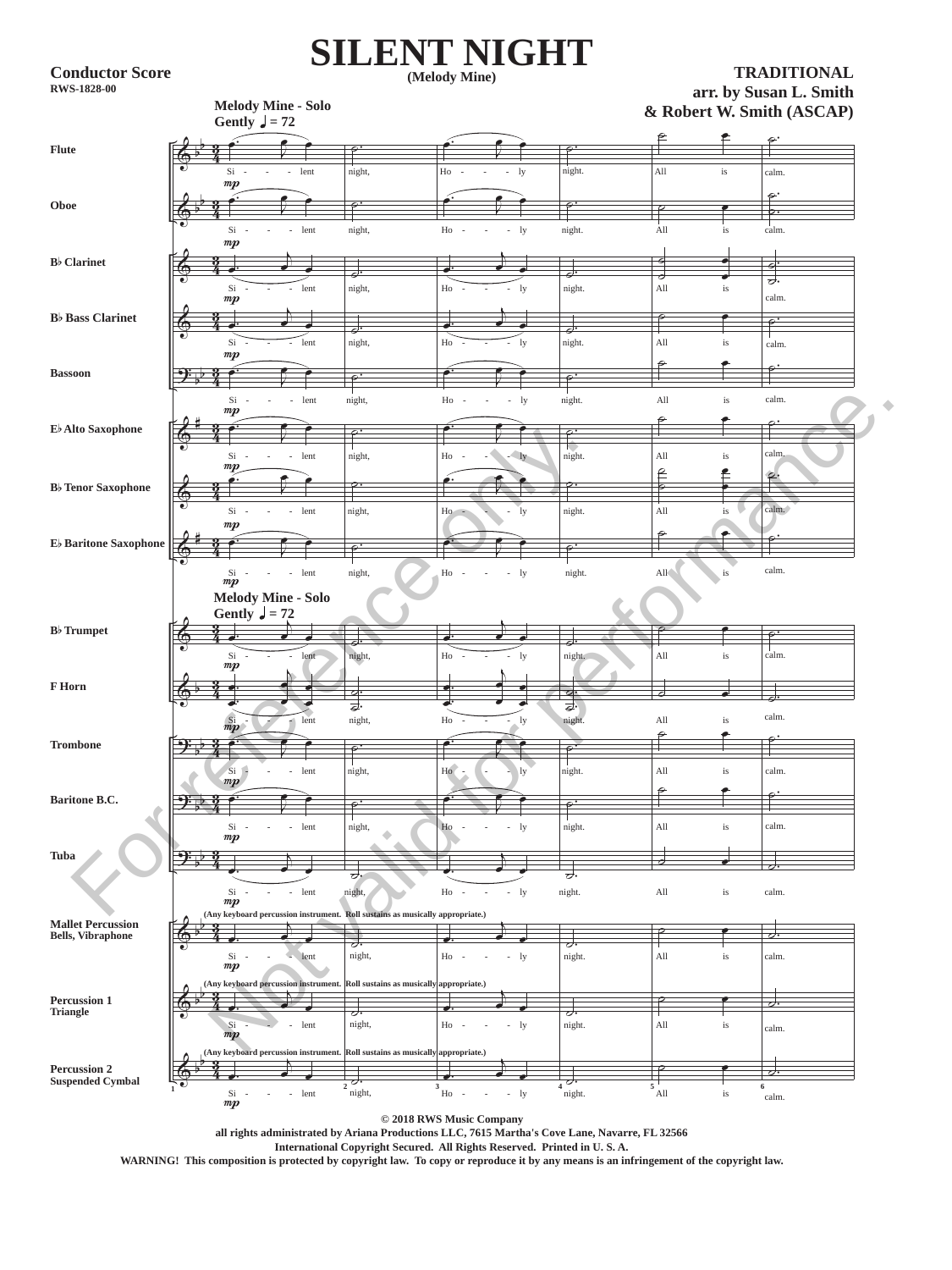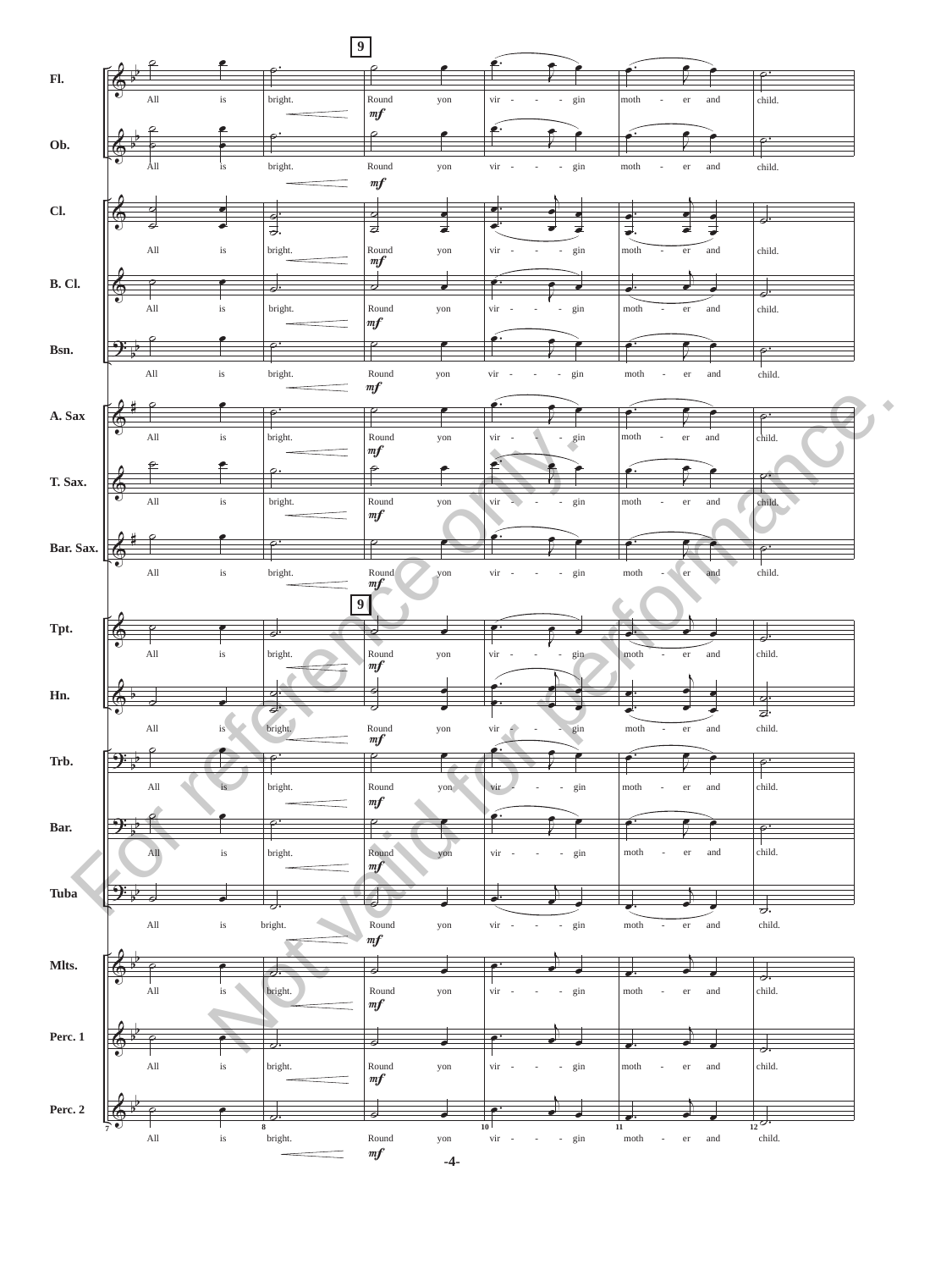

 $-5-$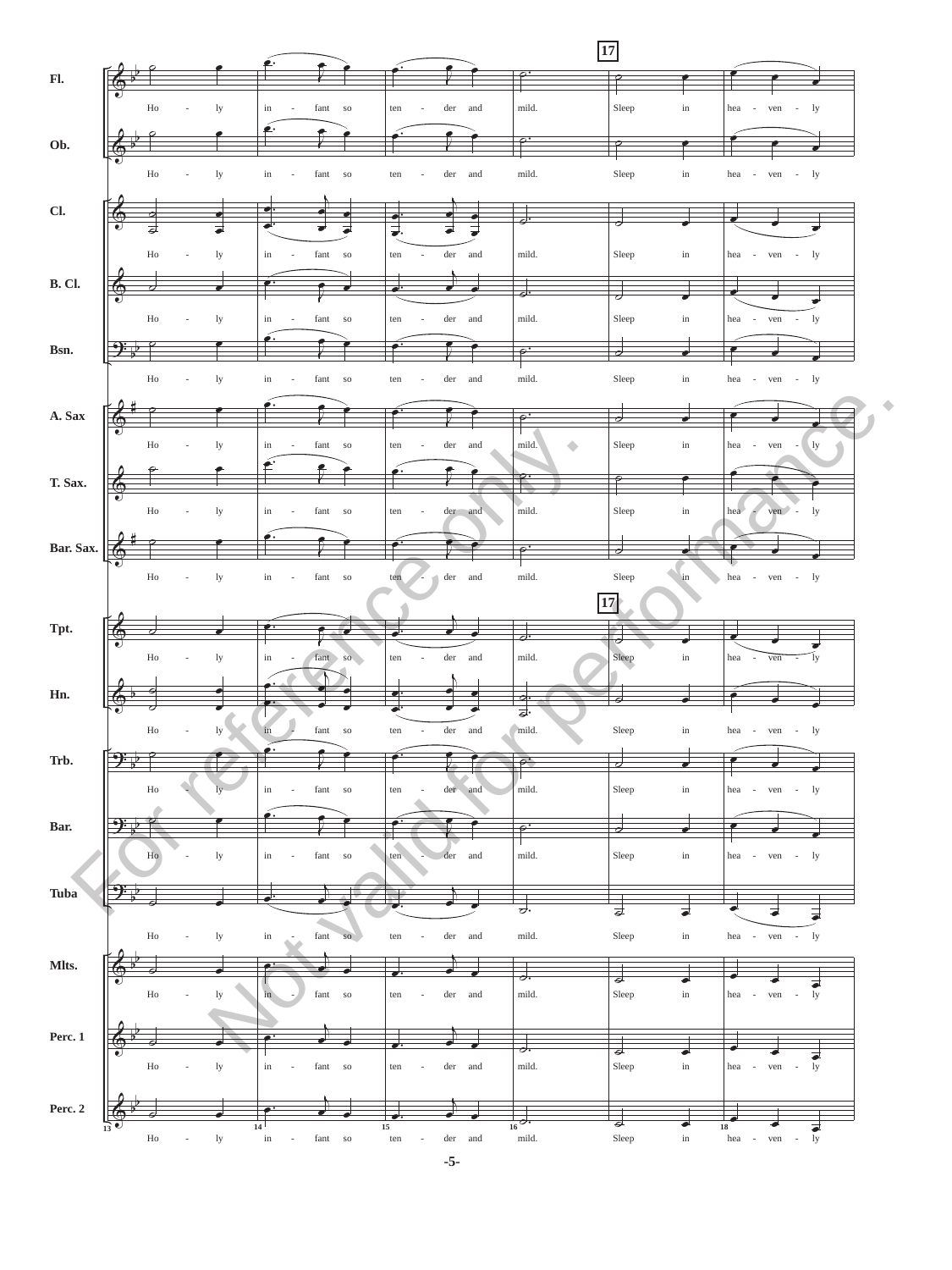

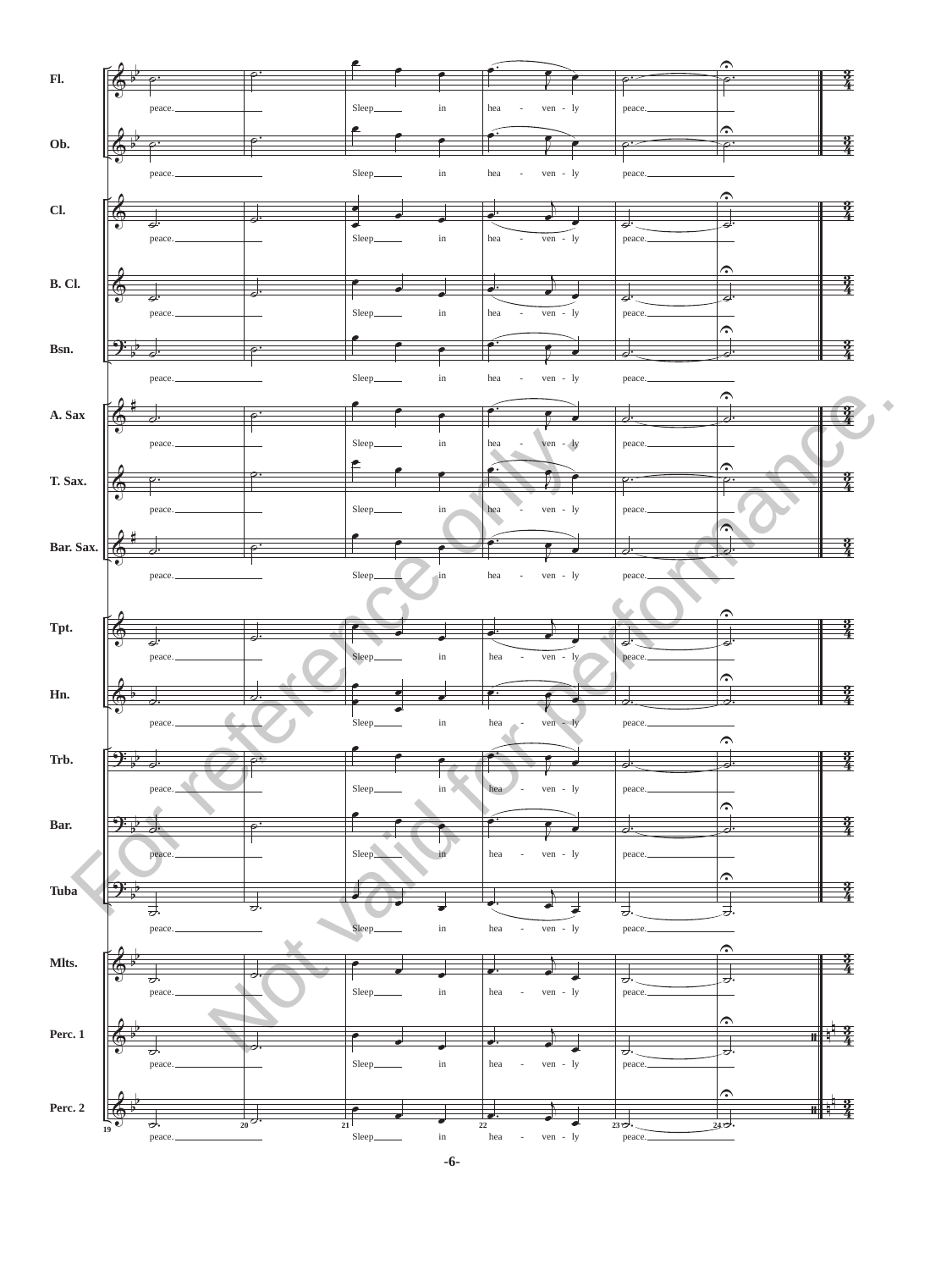

**-7-**

$$
f_{\rm{max}}
$$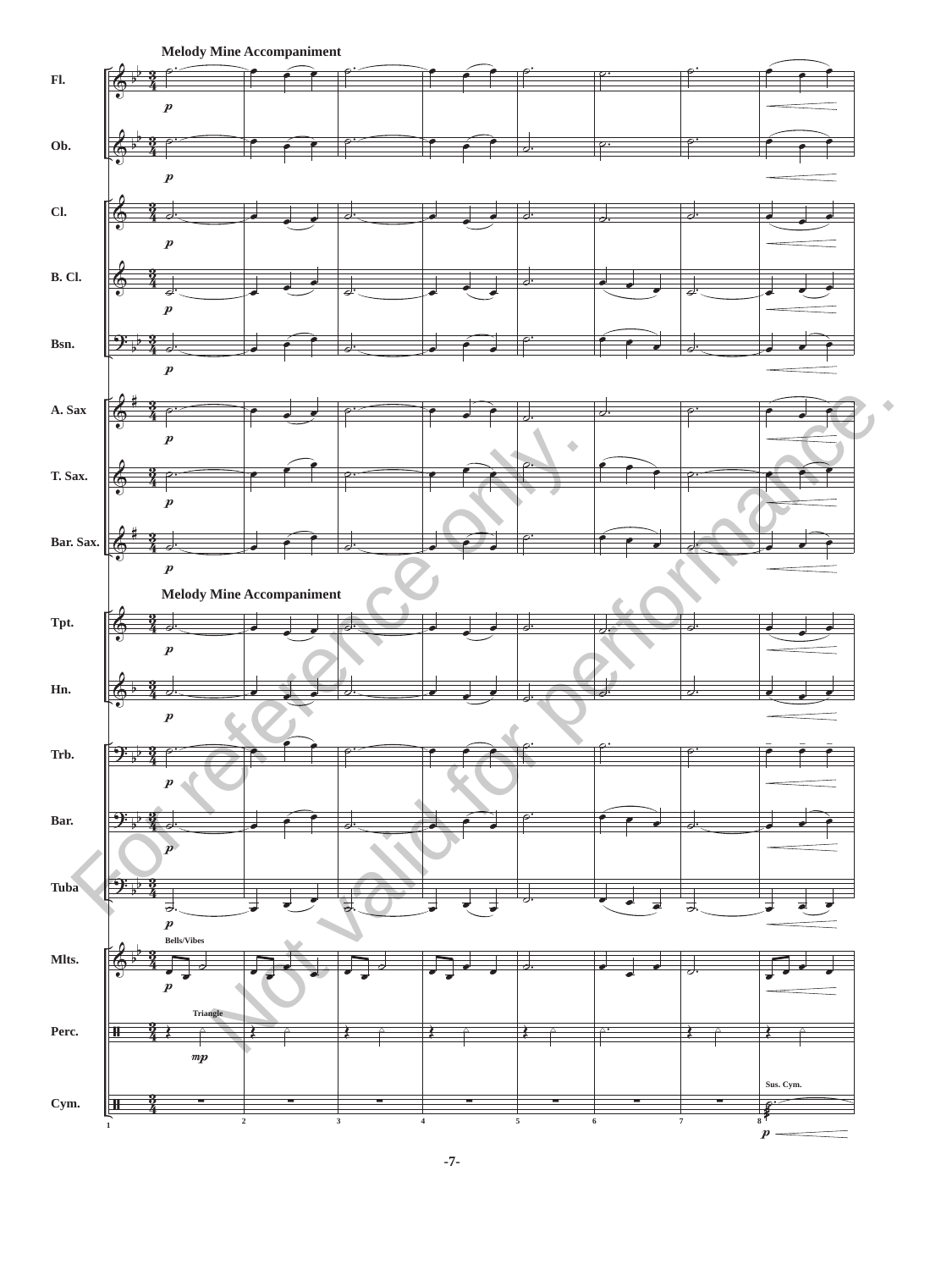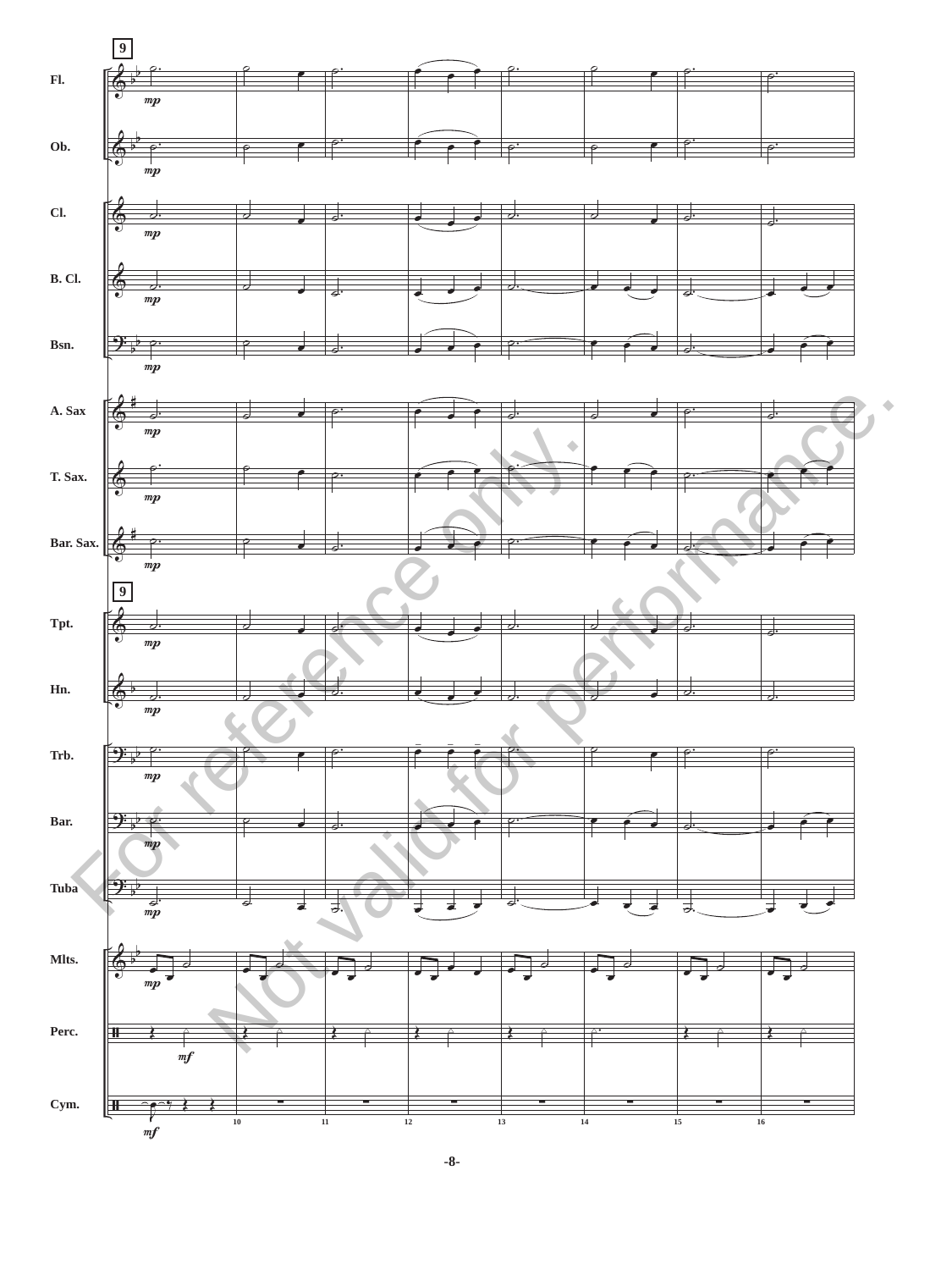

$$
\cdot 9\cdot
$$

$$
f_{\rm{max}}
$$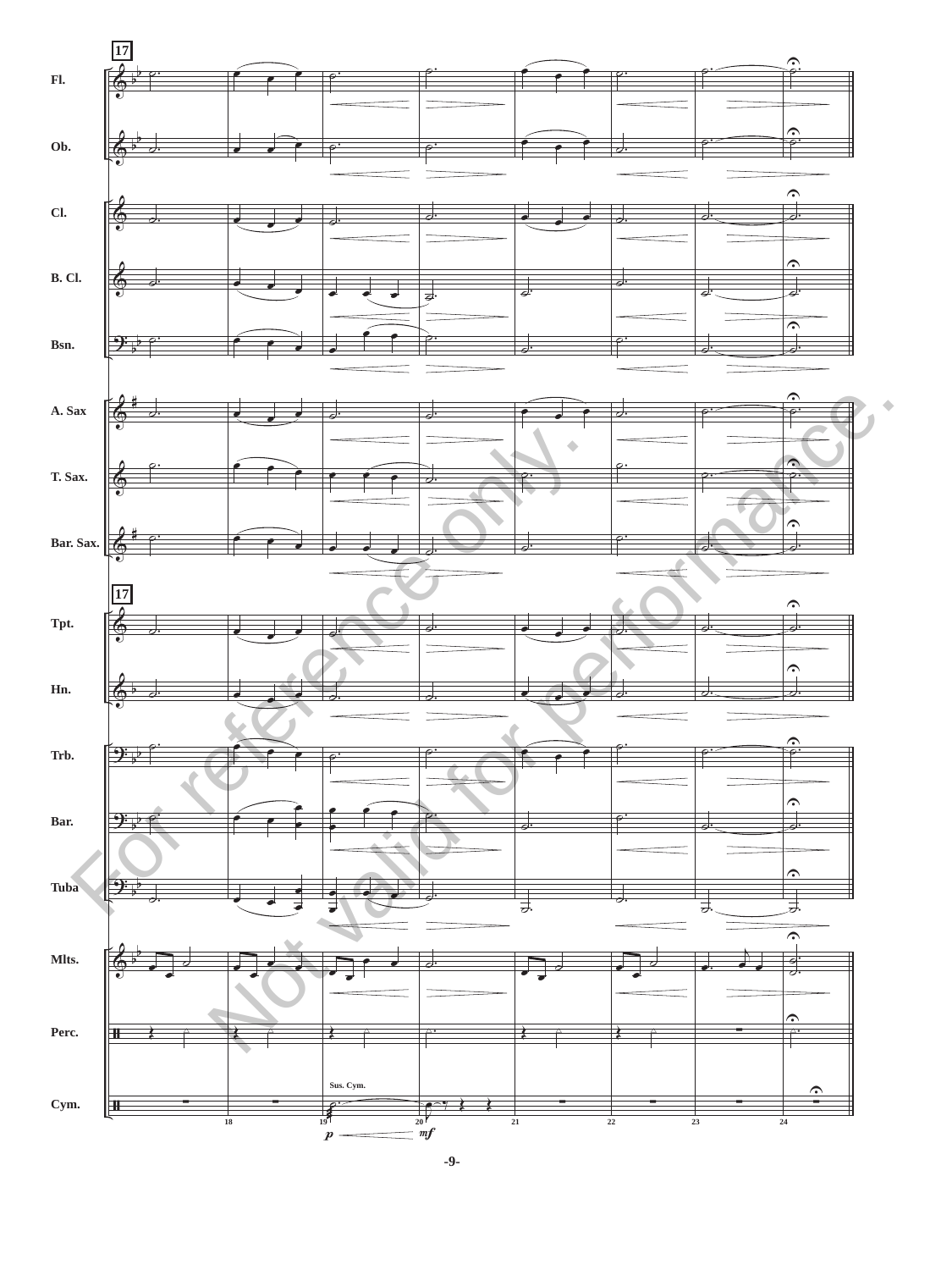

**-10-**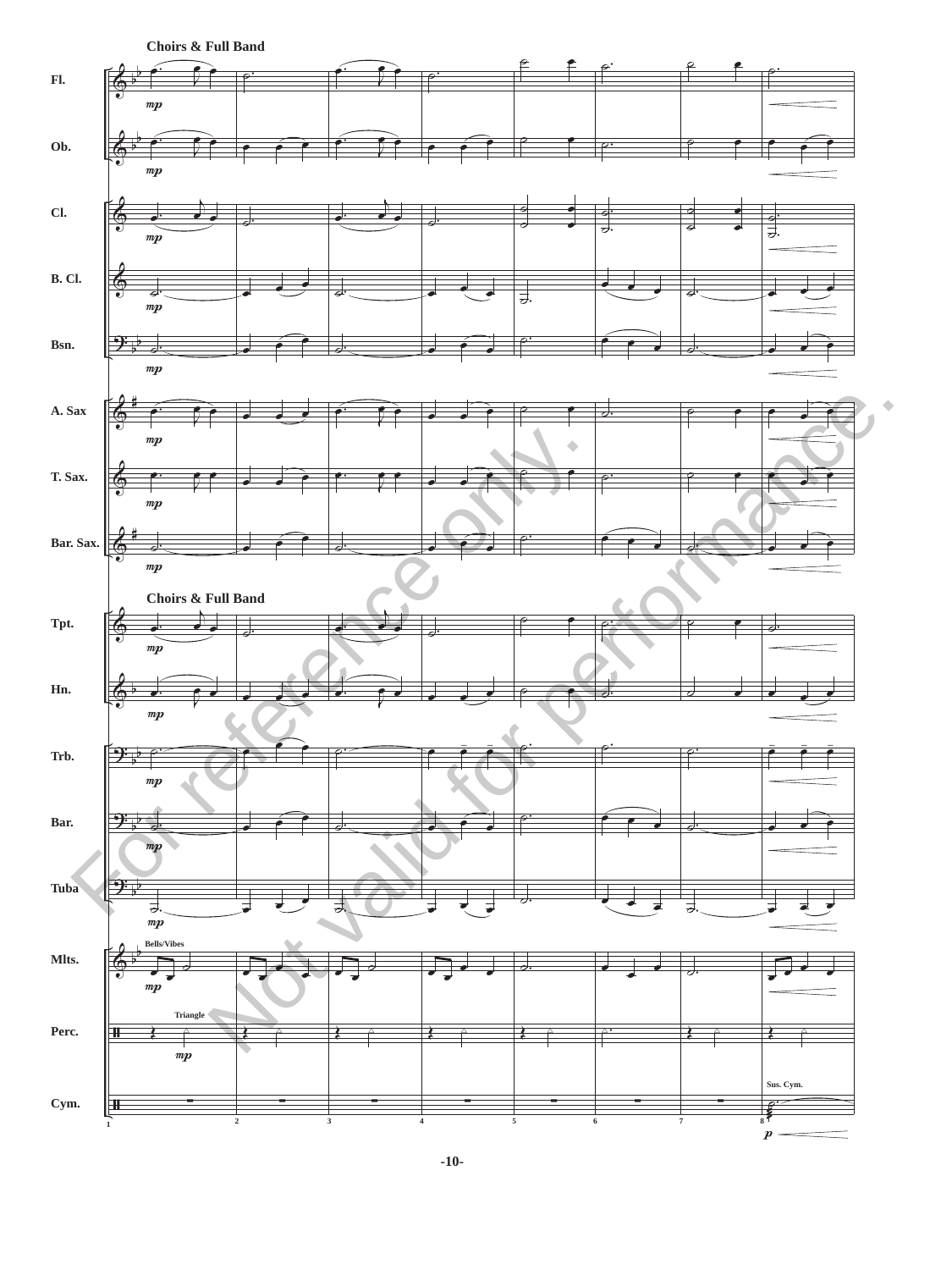

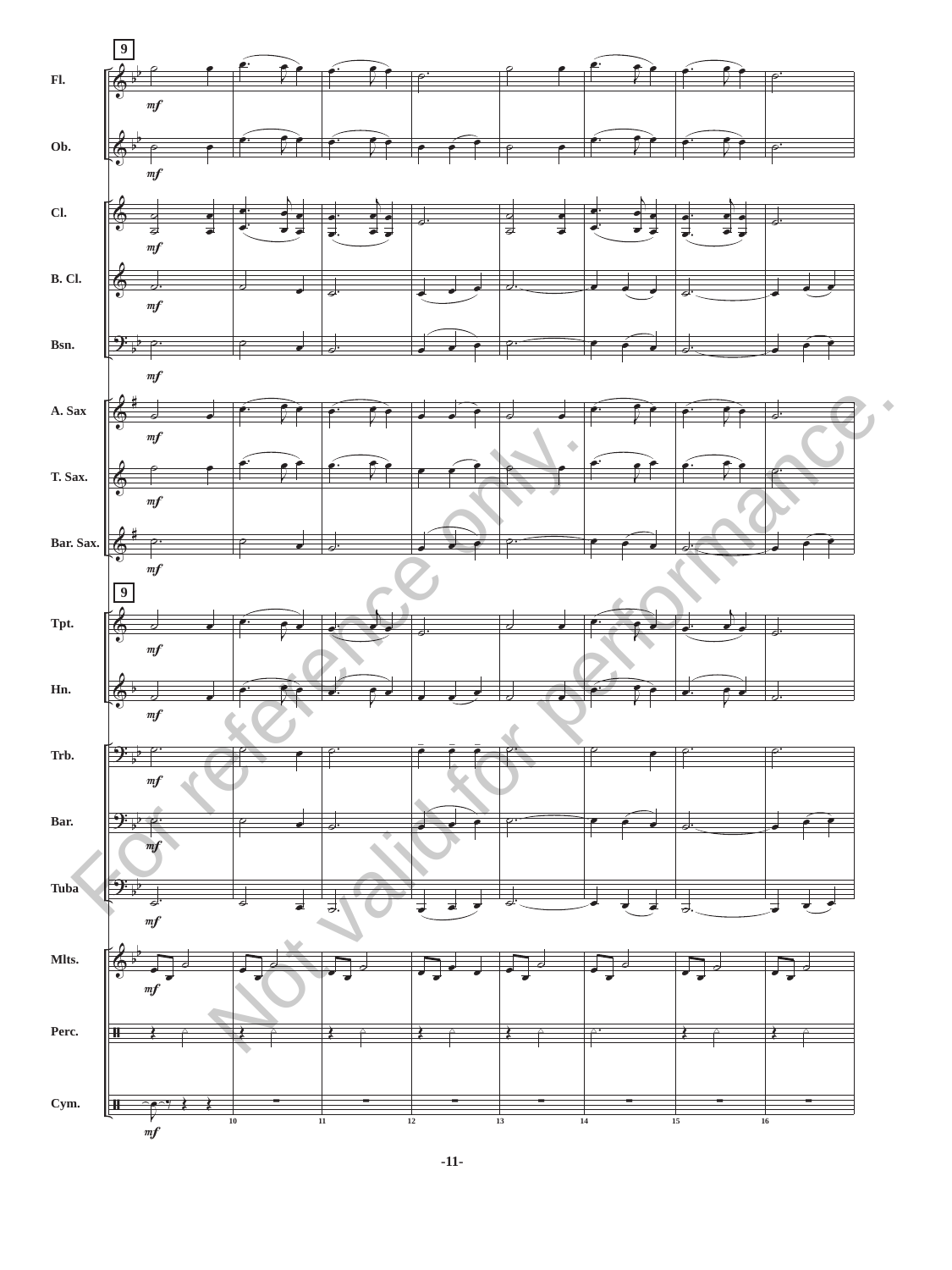

**-12-**